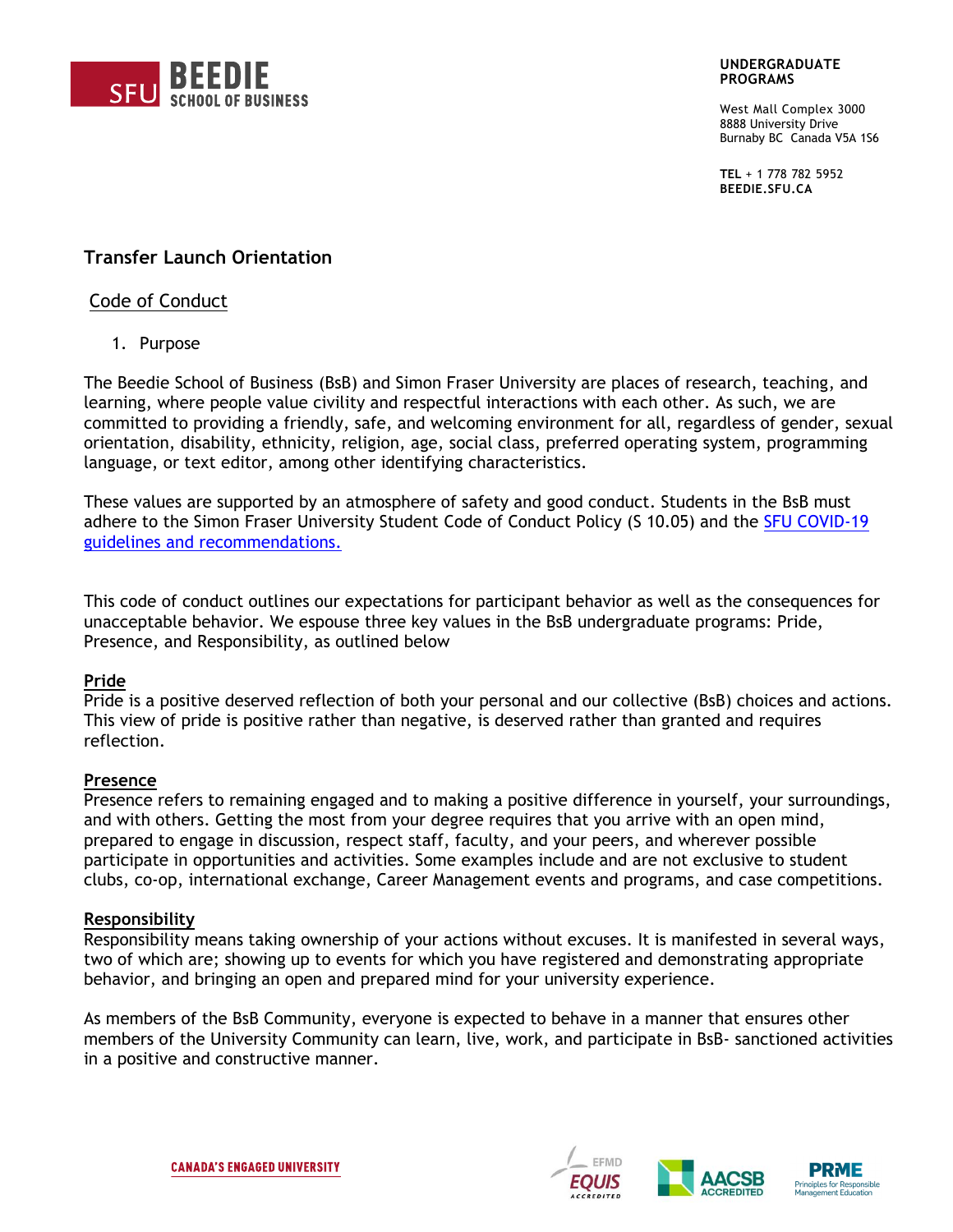

### **UNDERGRADUATE PROGRAMS**

West Mall Complex 3000 8888 University Drive Burnaby BC Canada V5A 1S6

**TEL** + 1 778 782 5952 **BEEDIE.SFU.CA**

We invite all staff, faculty, volunteers, speakers, attendees, and other participants to help us realize a safe and positive experience for everyone.

- 2. Expected Behavior
- Be considerate, respectful, and collaborative.
- Refrain from demeaning, discriminatory, or harassing behavior and speech.
- Be mindful of your fellow participants. Alert event organizers if you notice a dangerous situation or someone in distress.
- Participate in an authentic and active way. In doing so, you help to create Transfer Launch Orientation and make it your own.
- 3. Unacceptable Behavior

Unacceptable behaviors include: intimidating, harassing, abusive, discriminatory, derogatory, or demeaning conduct by any attendees of Transfer Launch Orientation.

Harassment includes: offensive verbal comments related to gender, sexual orientation, race, religion, disability; inappropriate use of nudity and/or sexual images and links in public spaces (including presentation slides and virtual event text chat); deliberate intimidation, stalking or following; harassing photography or recording; sustained disruption of talks or other events; inappropriate contact, and unwelcome sexual attention.

4. Consequences of Unacceptable Behavior

Unacceptable behavior will not be tolerated whether by other participants, attendees, organizers, or speakers at Transfer Launch Orientation.

Anyone asked to stop unacceptable behavior is expected to comply immediately.

If a participant engages in unacceptable behavior, event organizers may take any action they deem appropriate, up to and including expulsion from the event without warning.

5. What to Do If You Witness or Are Subject to Unacceptable Behavior

If you are subject to unacceptable behavior, notice that someone else is being subject to unacceptable behavior, or have any other concerns, please notify an event organizer as soon as possible.

The Transfer Launch Orientation team will be available to help participants and assist those experiencing unacceptable behavior to feel safe for the duration of the event.